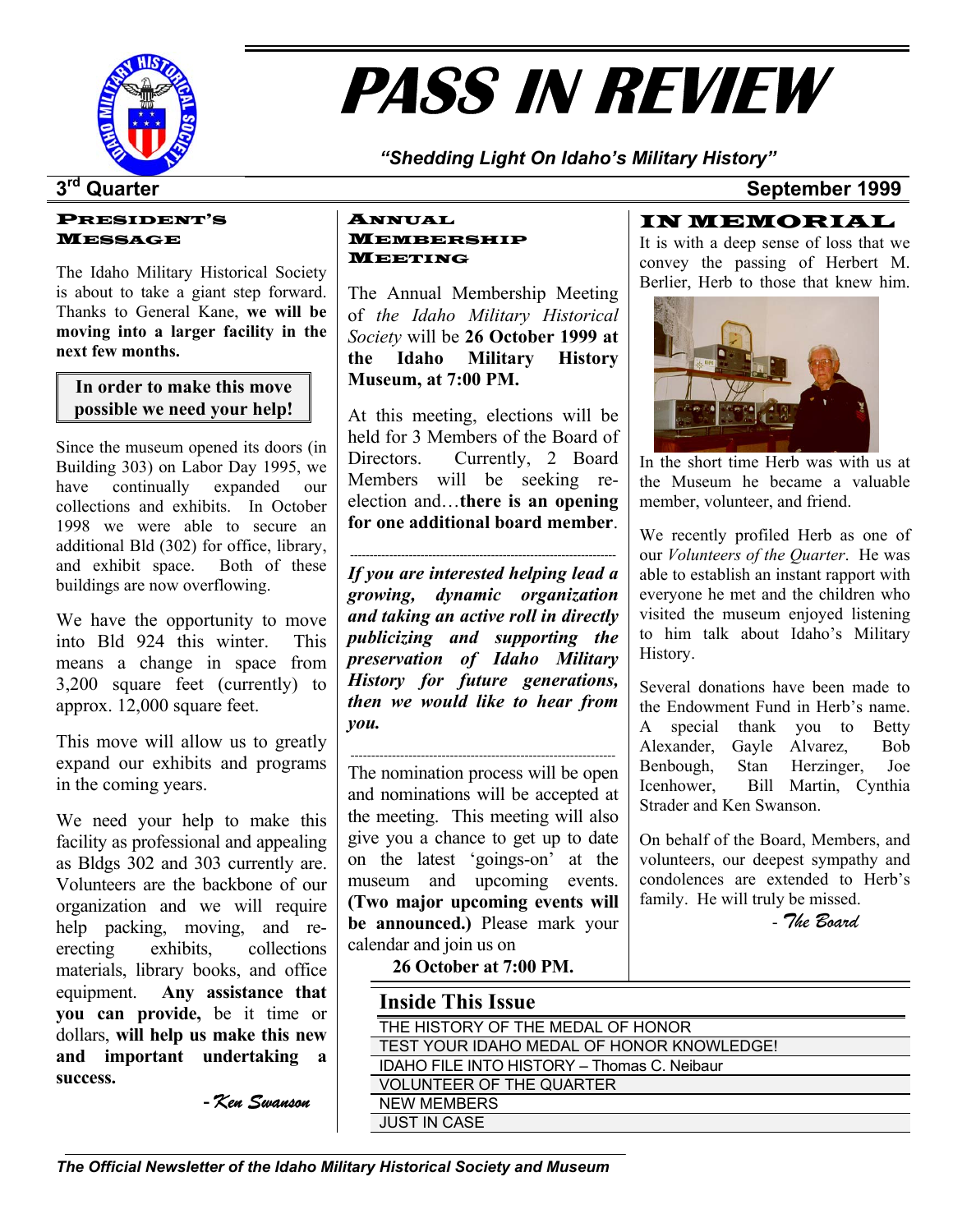# **PASS IN REVIEW** *September 1999* **-2-**

## THE HISTORY OF THE MEDAL OF HONOR



**Navy Medal of Honor as it appears today**

"On December 9, 1861 Iowa Senator James W. Grimes introduced S. No. 82 in the United States Senate, a bill designed to 'promote the efficiency of the Navy' by authorizing the production and distribution of 'medals of honor'.

On December 21st the bill was passed, authorizing 200 such medals be produced 'which shall be bestowed upon such petty officers, seamen, landsmen and marines as shall distinguish themselves by their gallantry in action and other seaman like qualities during the present war (Civil War).' President Lincoln signed the bill and the (Navy) Medal of Honor was born."<sup>1</sup>



#### **Army Medal of Honor as it appears today**

"Two months later on February 17, 1862 Massachusetts Senator Henry Wilson introduced a similar bill, this one to authorize 'the President to distribute medals to privates in the Army of the United States who shall distinguish themselves in battle.'

Over the following months wording changed slightly as the bill made its way through Congress. When President Abraham Lincoln signed S.J.R. No 82 into law as 12 Stat. 623-624 on July 14, 1862, the Army Medal of Honor was born."<sup>1</sup>

*"I'd swap my stars for that medal"*  - General John J. Pershing during WWI MOH presentation ceremony.

---------------

## TEST YOUR IDAHO MEDAL OF HONOR KNOWLEDGE!

1. How many Medal of Honor Accreditation's' does the State of Idaho have?

2. How many Medal of Honor Recipients are buried in Idaho?

3. How many Medal of Honor Recipients have a direct connection to Idaho? (i.e., were born in Idaho, entered the service in Idaho, are currently living in Idaho, or are buried in Idaho.)

 $67 - 64' + 1 - 74' + 8 - 14$ 



#### **Air Force Medal of Honor as it appears today**

"Authorized in 1956, the Air Force unveiled its own design for the Medal of Honor in 1965. About 50% larger than the other services' Medals of Honor, it retained the laurel wreath and oak leaves of the Army Medal which had previously been presented to members of the Army Air Service and Air Corps.

It also retained the bar bearing the word "VALOR". Inside the circle of stars the helmeted profile of Minerva from the Army's medal is replaced by the head of the Statue of Liberty. Replacing the Army's eagle is the Air Force Coat of Arms."1 

"Although it had been a separate service since 1947, Air Force Medal of Honor recipients during the Korean War still received the Army Medal of Honor for their actions. The actual Air Force Medal was first awarded to Bernard F. Fisher *{from Idaho}* on January 19, 1967 for his action in Vietnam"<sup>2</sup> on March 10, 1966.

<sup>1</sup><br>http://geocities.com/Pentagon/Quarters/7737/moh<br><sup>[2](http://geocities.com/Pentagon/Quarters/7737/moh)</sup>http://www.ewed.com/gellem/prebene/embe/ **<http://www.awod.com/gallery/probono/cmhs>/**

Several Sources contributed to the Medal of Honor stories in this newsletter. They are the *Center of Military History*, the *Congressional Medal of Honor Society*, *The Idaho State Historical Museum*, and the Military Division Public Affairs Office.

*The Official Newsletter of the Idaho Military Historical Society and Museum*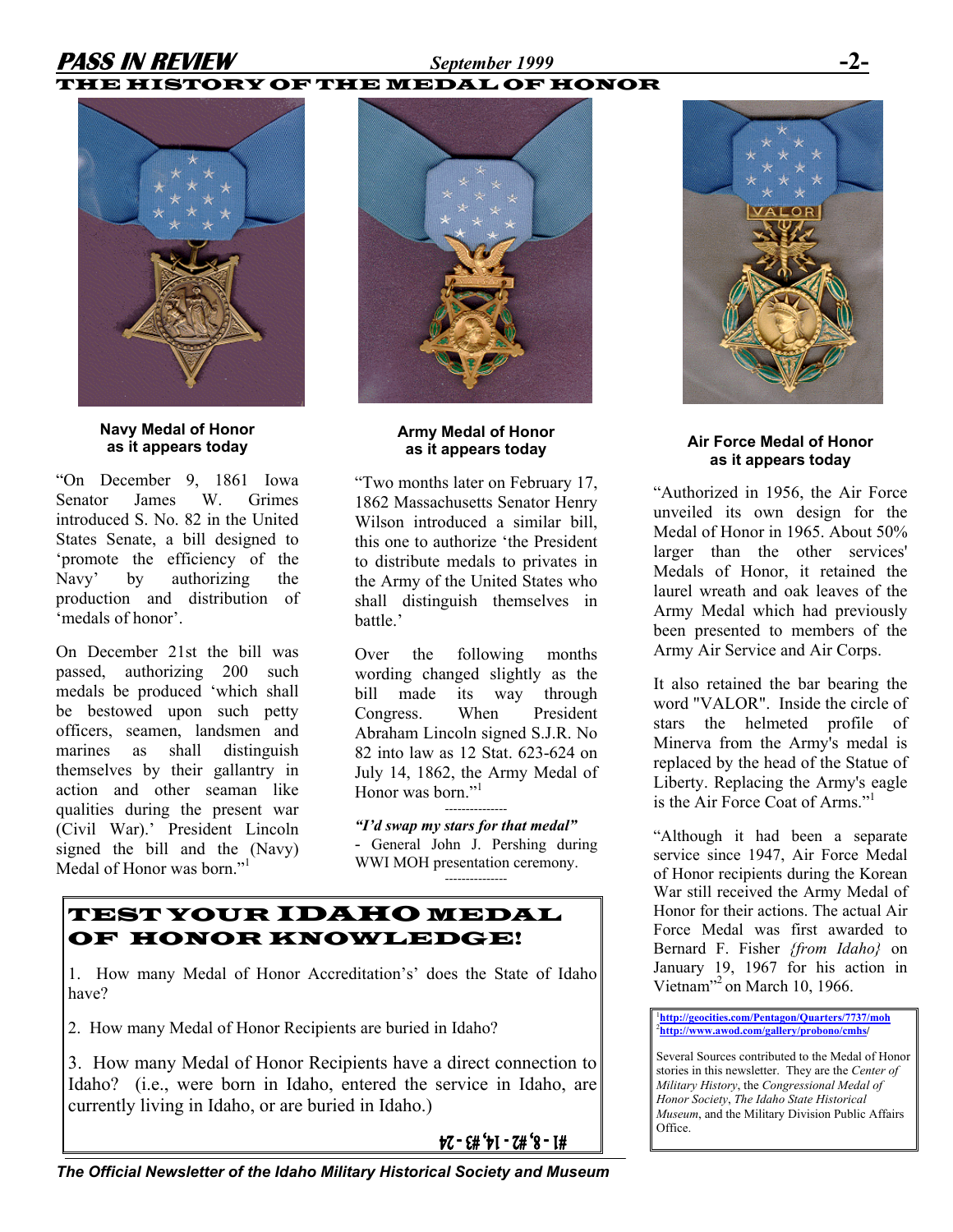# IDAHO FILE **INTO HISTORY**



**Thomas C. Neibaur**  Medal Of Honor Recipient - WW I

*"Rank and organization:* Private, U.S. Army, Company M, 107th Infantry, 42d Division. *Place and date:* Near Landres-et-St. Georges, France, 16 October 1918. *Entered service at:* Sugar City, Idaho. Born: 17 May 1898, Sharon. Idaho. G.O. *No.:*118,W.D., 1918.

*Citation:* On the afternoon of 16 October 1918, when the Cote-de-Chatillion had just been gained after bitter fighting and the summit of that strong bulwark in the Kriemhilde Stellung was being organized, Pvt. Neibaur was sent out on patrol with his automatic rifle squad to enfilade enemy machinegun nests.

As he gained the ridge he set up his automatic rifle and was directly thereafter wounded in both legs by fire from a hostile machinegun on his flank. The advance wave of the enemy troops, counterattacking, had about gained the ridge, and although practically cut off and surrounded, the remainder of his detachment being killed or wounded, this gallant soldier kept his automatic rifle in operation to such effect that by his own efforts and by fire from the skirmish line of his company, at least 100 yards

in his rear, the attack was checked. The enemy wave being halted and lying prone, 4 of the enemy attacked Pvt. Neibaur at close quarters. These he killed.

He then moved alone among the enemy lying on the ground about him, in the midst of the fire from his own lines, and by coolness and gallantry captured 11 prisoners at the point of his pistol and, although painfully wounded, brought them back to our lines. The counterattack in full force was arrested to a large extent by the single efforts of this soldier, whose heroic exploits took place against the skyline in full view of his entire battalion." Actual Citation



#### **Photo of Thomas Neibaur's Medal of Honor**

Thomas C. Neibaur is one of the eight Medal of Honor Recipients Accredited to Idaho. His actual Medal of Honor is located at the *Idaho State Historical Museum* but is not currently on display.

Thomas Croft Neibauer is buried in Sugar City Cemetery in Sugar City Idaho.

# **-3- PASS IN REVIEW**  VOLUNTEER OF THE QUARTER



#### **Please meet Stan Herzinger**

Stan has been active in the Museum and Society since 1995; in fact Stan was one of our Charter Lifetime **Members** 

At our Volunteer Appreciation Evening, Stan was presented with a certificate for 1000 hours; however; this only takes into account the year 1998.

Stan was elected to the Board of Directors in 1996 and was elected as the Vice President last year.

Stan can be found at the Museum each Tuesday and Wednesday. He has taken on the enormous task of cataloging the artifacts and he also volunteers as a Docent on weekends. *Thank you Stan*, we deeply appreciate all your hard work!

#### NEW MEMBERS *Special Welcome to:*

- $\star$  COL Garth H. Holmes
- $\star$  Mr. Floyd A. Iverson
- $\star$  Mrs. Martha H. Iverson
- **★ Mr. Bernard B. Nielsen**
- $\star$  LTC Marshall O. Townsend
- Õ **Mtn Home Chapt TROA**
- **★ El Korah Temple (LOH)**

*Produced By:* Idaho Military Historical Society *Production:* Gayle Alvarez Comments or article suggestions are welcome, contact us at 422-6128, or at out our website: <http://inghro.state.id.us/museum/>